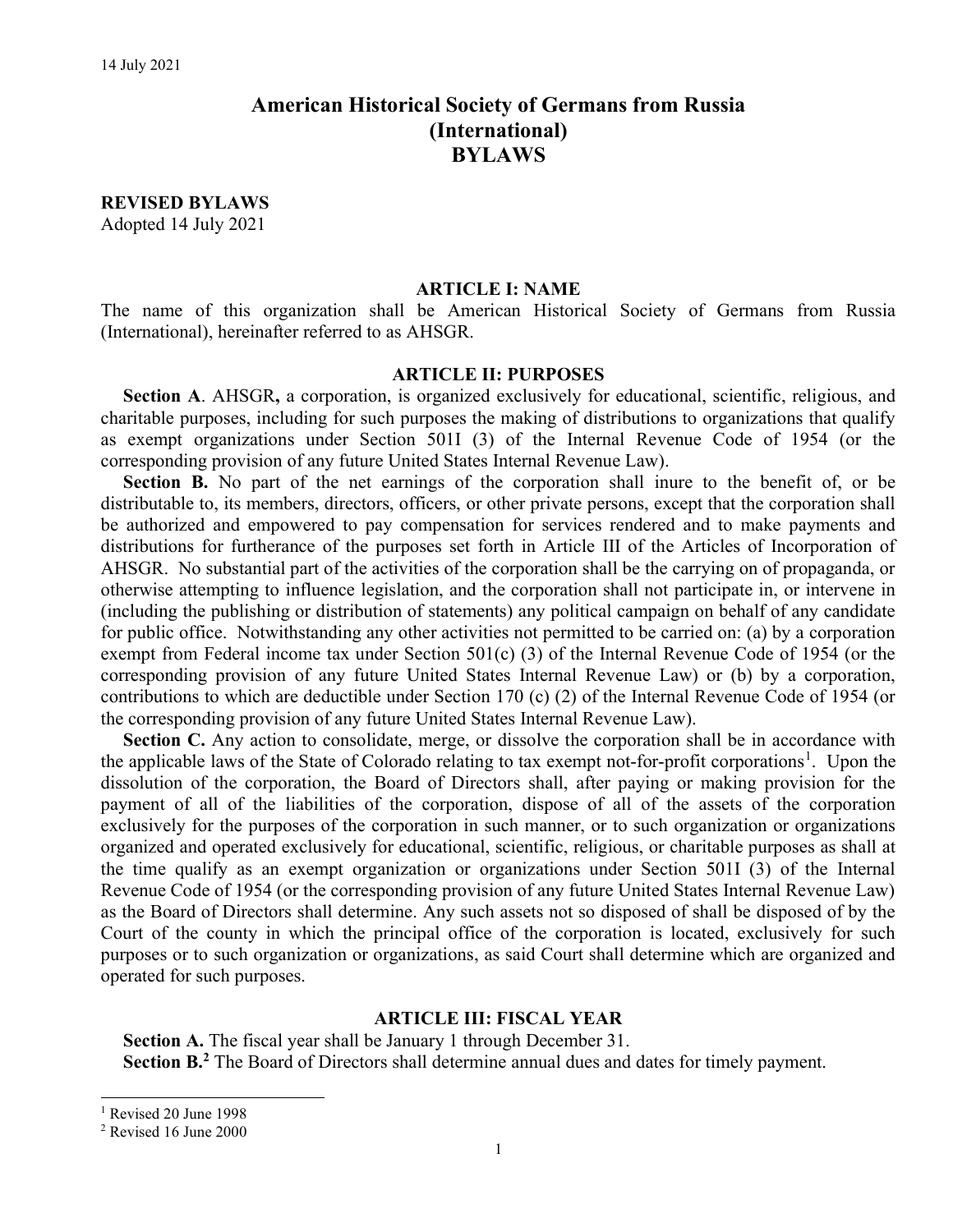Section C.<sup>3</sup> Dues become delinquent 30 days after due date and a service charge to cover additional expenses may<sup>4</sup> be assessed for renewals thereafter.

### ARTICLE IV: MEMBERSHIP AND DUES<sup>5</sup>

Section A. Any individual, family, library, organization, or institution interested in the history and objectives of AHSGR who desires membership under any of the membership classifications and who tenders the necessary dues shall be eligible for membership.

Section B. Membership levels shall be Annual or Life. Only the investment income from the Life Membership Fund will be used for Society operations.

Section C. The Board of Directors may establish multiple classes of membership and determine the annual and life membership dues.

### ARTICLE V: ANNUAL MEMBERSHIP MEETING<sup>6</sup>

Section A. An annual meeting of the membership shall be held for the transaction of AHSGR business. Section B. The Board of Directors shall set the time and place of the annual membership meeting and notify members at least 60 days prior.<sup>7</sup>

Section C. One hundred (100) members in good standing in attendance at the Annual Membership Meeting shall constitute a quorum for the conduct of any business as may come before the meeting. The number of members in attendance at a Special Meeting of the members shall be no less than one hundred  $(100)$  of the members of AHSGR.<sup>8</sup>

Section D. The Executive Committee may, in its sole discretion, determine that any meeting of the members, including the annual meeting of the members, shall not be held at any place, but may instead be held solely by means of remote communication. Participation in a meeting held by remote communication shall constitute presence in person at the meeting for all purposes, including quorum and voting, but only upon remaining connected to the meeting via electronic means for the entirety of the meeting. Members shall receive at least seven (7) days advance notice of the change to a remote meeting and shall be provided instructions for participation and voting for such remote meeting. The Executive Committee, in its sole discretion, shall determine the applicable program and procedures to conduct the meeting by means of remote communication.<sup>9</sup>

#### ARTICLE VI: BOARD OF DIRECTORS

Section A. The Board of Directors [which shall consist of thirty (30) elected members] shall have the power to conduct all affairs of the Society. The terms of the members shall be staggered so that ten (1) terms expire each year. Members shall be elected by ballot prior to the annual membership meeting each year. No spouses, partners or persons from the same household shall serve concurrently on the Board of Directors.<sup>10,11</sup>

Section B. The term of office of the members of the Board of Directors shall be three (3) years. They may be re-elected for additional terms.<sup>12</sup> Prior service on the Board of Directors shall not disqualify a

<sup>3</sup> Revised 16 June 2000

<sup>4</sup> Revised 27 July 2020

<sup>5</sup> Revised 16 July 2015

<sup>6</sup> Revised 30 June 1992

<sup>7</sup> Revised 27 July 2020

<sup>8</sup> Revised 14 July 2021

<sup>&</sup>lt;sup>9</sup> Revised 14 July 2021

<sup>10</sup> Revised 14 June 2007

<sup>&</sup>lt;sup>11</sup> Revised 27 July 2020

<sup>&</sup>lt;sup>12</sup> Revised 31 July 2008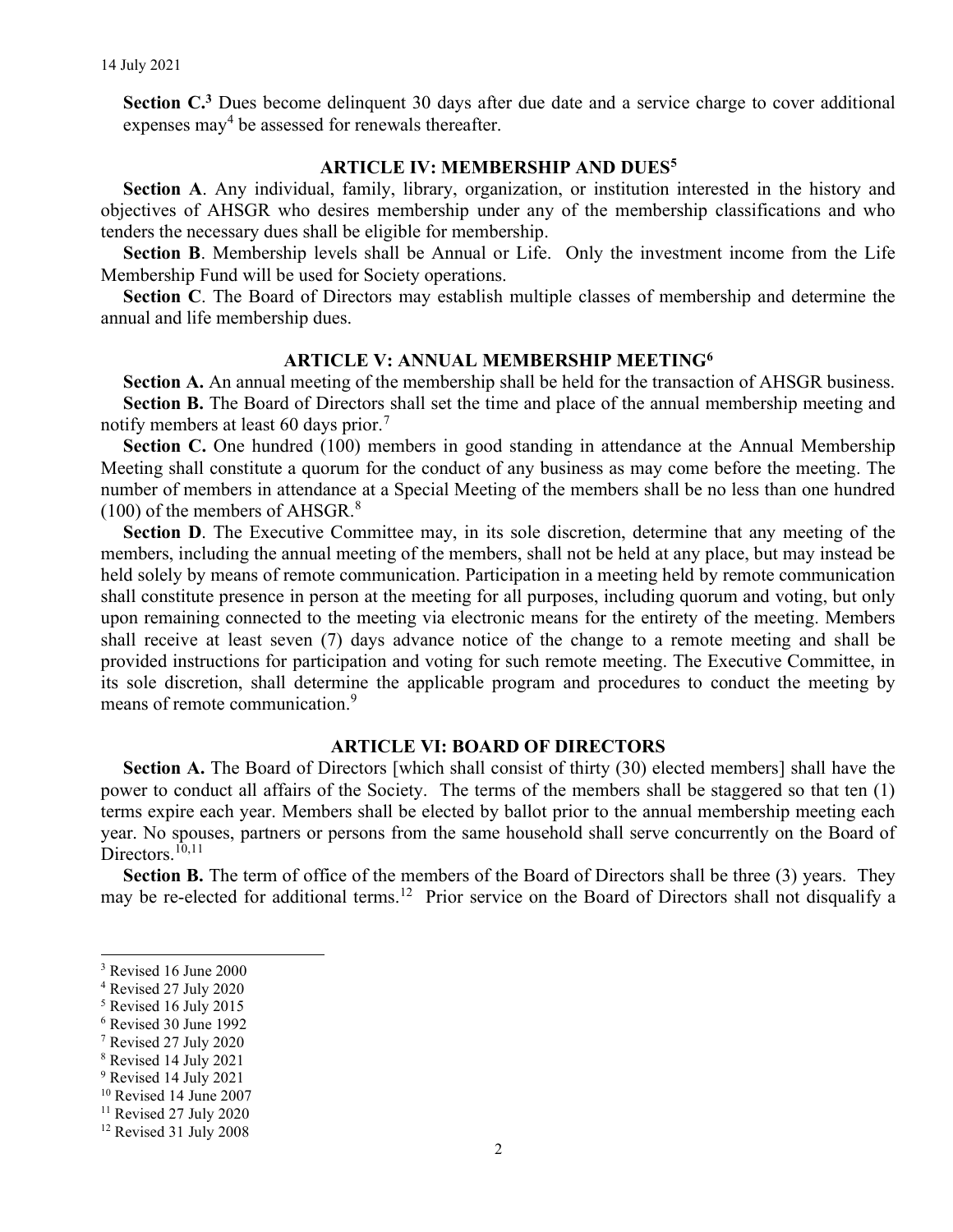14 July 2021

member from serving another term or terms.<sup>13</sup>

Section C. Twenty-seven (27) members of the Board of Directors shall be apportioned among Representation Districts one (1) through thirteen (13) in the best ratio of the number of memberships residing in each District to the total number of memberships in AHSGR. No Representation District shall have less than one (1) Representative on the Board of Directors and no chapter shall have more than three  $(3)^{14}$  elected Directors for their District and no more than one (1) appointed Director for their District.<sup>15</sup>

Section D. Representation Districts:

- District 1. California and Hawaii • District 2. Washington and Alaska
- District 3. Nebraska
- District 4. Colorado
- District 5. Oregon
- 
- District 6. Kansas
- District 7. Arizona, Nevada, New Mexico, Oklahoma, Texas, and Utah
- District 8. Illinois and Wisconsin
- District 9. Idaho, Montana, North Dakota, South Dakota, and Wyoming
- District 10. Indiana, Michigan, and Ohio
- District 11. Iowa, Minnesota, and Missouri
- District 12. All States (East and South), not listed above
- District 13. Canada and all countries outside the U.S.A.
- District 14. At Large

Section E.<sup>16</sup> The Board of Directors shall reapportion the representation among Districts one (1) through thirteen (13) every fourth year commencing July 1990.

Section  $F<sub>1</sub>$ <sup>17</sup> The at-large District shall have three (3) representatives, no more than one (1) representative shall be from any one (1) of the representation Districts.

Section G.<sup>18</sup> The Board of Directors may fill vacancies on the Board of Directors for the unexpired terms resulting from resignations when these vacancies occur at least ninety (90) days prior to the ballot process before the annual membership meeting. Serving an unexpired term of more than two (2) years shall constitute a full term for Section B.

Section H. At least one (1) meeting of the Board of Directors shall be held between annual membership meetings upon notice of time and place agreed upon at the previous meeting or as set by the President.

Section I. Special meetings may be called by the President or by ten (10) members of the Board of Directors. In either event, written notice thirty (30) days prior to the meeting shall be necessary. The notice of call of a special meeting shall state the purpose for which the meeting shall be called and shall be limited to the subject stated in the call.<sup>19</sup>

Section J. Board members shall be required to be physically present for<sup>20</sup> at least one meeting of the Board of Directors each year. The Board may waive this requirement when a Board member's contribution to AHSGR is evaluated. Consecutive unexcused absences for a period of one year shall be

<sup>14</sup> Revised 14 June 2007

<sup>&</sup>lt;sup>13</sup> Revised 08 July 2004

<sup>&</sup>lt;sup>15</sup> Revised 08 July 2004

<sup>16</sup> Revised 28 July 1990

<sup>&</sup>lt;sup>17</sup> Revised 28 July 1990

<sup>18</sup> Revised 25 June 1994

<sup>19</sup> Revised 30 June 1992

<sup>20</sup> Revised 27 July 2020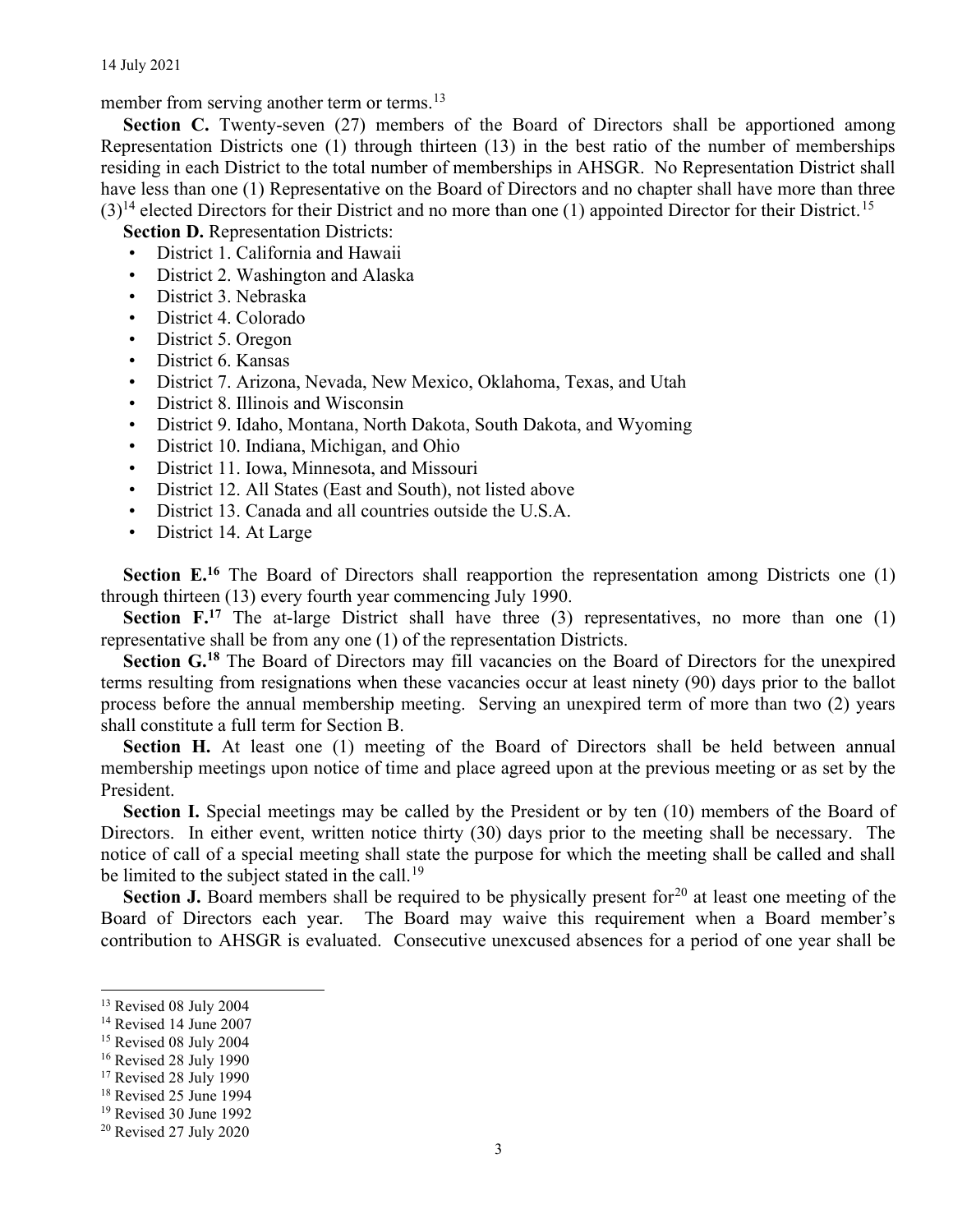considered a resignation from the Board of Directors.<sup>21</sup>

Section K. As provided in the Article of Incorporation (Article XI, Section C), at any meeting of the Board of Directors six  $(6)^{22}$  members shall constitute a quorum for the conduct of business.

Section L. Except herein provided, no person shall be appointed or elected to the AHSGR Board of Directors, who at any time within the past year, shall have served on the Board of Directors of AHSGR.<sup>23</sup> No member shall serve simultaneously as a member of the Board of Directors of AHSGR and the Board of Trustees of the AHSGR Foundation.<sup>24</sup>

Section M. If an open position on the Board of Directors cannot be filled, the Executive Committee may transfer an otherwise eligible member-at-large from that District, with his or her consent to that open position.<sup>25</sup>

Section N. The Board of Directors may appoint a member from any District to fill any vacant Board of Directors position. The appointed Board member will serve until the next annual election. The incumbent may be re-appointed for successive one-year terms until a representative for the District's vacant position is identified and elected.<sup>26</sup>

Section O. The Executive Committee may, in its sole discretion, determine that any number of attendees, up to and including all attendees, may participate in any meeting of the Board of Directors by means of remote communication. Participation in a meeting held by remote communication shall constitute presence in person at the meeting for all purposes, including quorum and voting, but only if remaining connection to the meeting via electronic means for the entirety of the meeting. Members of the Board of Directors shall receive at least 24 hours advance notice of the change to a remote meeting and shall be provided with instructions for participation and voting for such remote meeting. The Executive Committee, in its sole discretion, shall determine the applicable program and procedures to conduct the meeting by means of remote communication.<sup>27</sup>

### ARTICLE VII: OFFICERS

Section A. The officers of AHSGR shall be a President, a Vice-President, a Secretary, and a Treasurer elected from the Board of Directors.<sup>28</sup>

Section B. Following the election of the Board of Directors by the AHSGR membership at the annual membership meeting, the Directors shall elect all officers to serve for a period of one (1) year. They may be reelected as long as they serve as Board members, except as cited in Section C below.

Section C. Upon retirement the President shall serve for one (1) additional year as immediate Past President during which time the immediate Past President shall serve as a voting member of the Board of Directors and Executive Committee even if not an elected Board member.<sup>29,30</sup>

## ARTICLE VIII: EXECUTIVE COMMITTEE

Section A. The Executive Committee shall consist of the President, the immediate Past President, Vice President, Secretary, and Treasurer.<sup>31</sup> In the event that a vacancy exists on the Executive Committee, the Board of Directors shall elect a board member to fill it.<sup>32</sup>

- $25$  Revised 09 June 2001
- <sup>26</sup> Revised 08 July 2004
- <sup>27</sup> Revised 14 July 2021

- <sup>29</sup> Revised 31 July 2008
- <sup>30</sup> Revised 27 July 2020
- <sup>31</sup> Revised 27 July 2020

 $21$  Revised 09 June 2001

<sup>22</sup> Revised 16 June 2000

<sup>23</sup> Revised 06 July 2002

 $24$  Revised 30 June 1992

<sup>28</sup> Revised 27 July 2020

<sup>32</sup> Revised 27 July 2020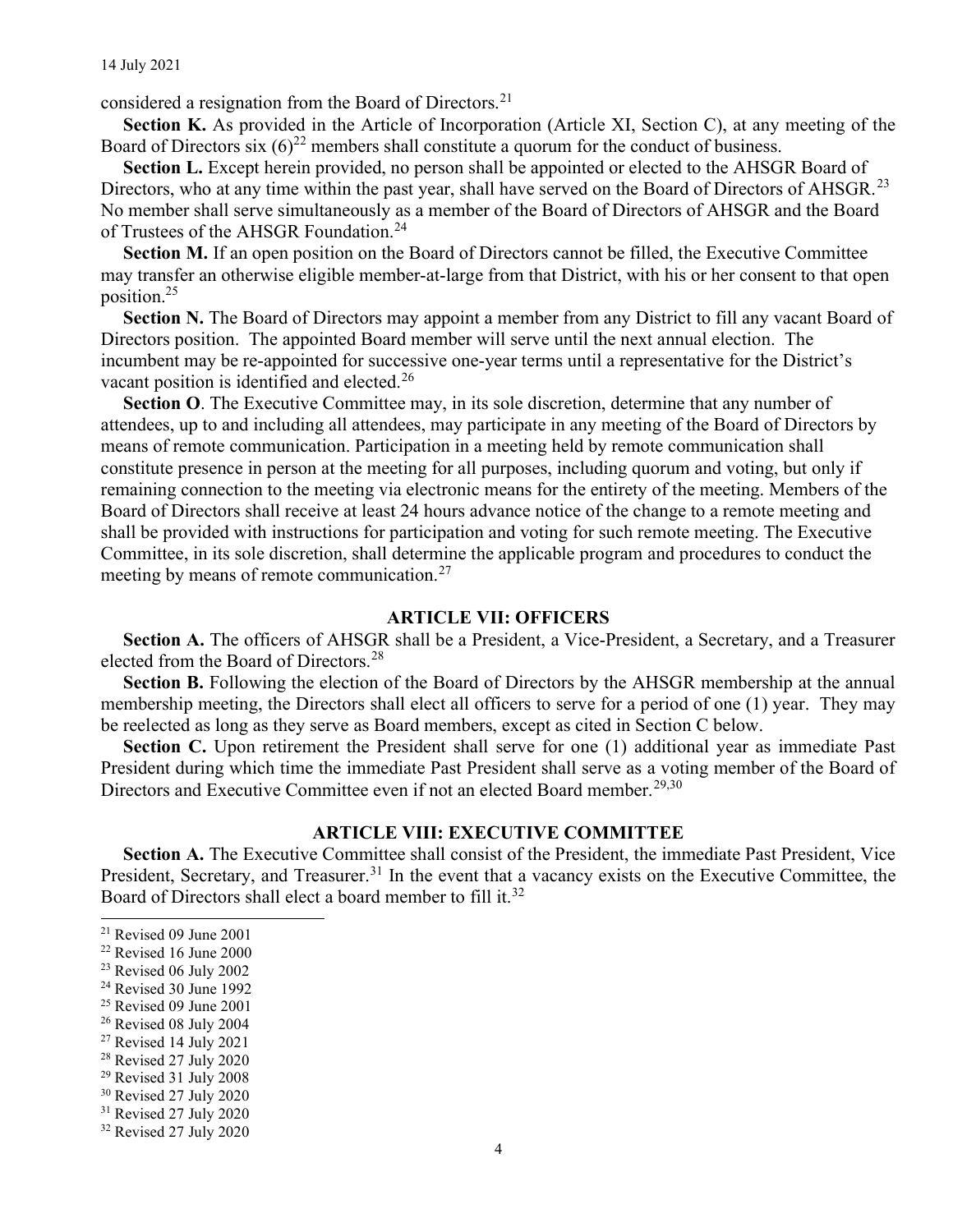Section B. The Executive Committee shall meet on call of the President, or on request of three (3) voting members of the Executive Committee. A majority of Executive Committee voting members shall constitute a quorum. The person or persons calling the meeting may, in their sole discretion, determine that any number of attendees, up to and including all attendees, may participate in any meeting of the Executive Committee by means of remote communication. Participation in a meeting held by remote communication shall constitute presence in person at the meeting for all purposes, including quorum and voting, but only if remaining connected to the meeting via electronic means for the entirety of the meeting. The President, in his or her sole discretion, shall determine the applicable program and procedures to conduct the meeting by means of remote communication.<sup>33</sup>

Section C. The Executive Committee shall act on any matters of importance in the intervening time between regular meetings of the Board of Directors.

Section D. The Executive Committee shall report its action for ratification to the Board of Directors at the Board's next meeting.

Section E. The Executive Committee shall provide for a review of the Bylaws and the Standing Rules annually and report thereon to the Board of Directors.

## ARTICLE IX: DUTIES OF OFFICERS AND DIRECTORS

Section A. The President shall:

- 1. Have executive authority and supervision over the activities of AHSGR within the scope of the Restated Articles of Incorporation and of these Bylaws.
- 2. Preside at all meetings of AHSGR, the Executive Committee, and the Board of Directors.
- 3. Appoint the members of all committees except the Executive Committee and delegate assignments not otherwise provided for.<sup>34</sup>
- 4. Appoint a Parliamentarian to serve, as the President deems necessary.
- 5. Present a report to the AHSGR at the annual membership meeting.
- 6. Serve as an ex-officio member of every Committee, except the Nominating Committee.<sup>35</sup>

Section B. The Vice President shall:

1. Assume the duties of the President in case of absence or incapability of the President. Upon the resignation or death of the President, he/she shall assume that office for the balance of the unexpired term and a new Vice President shall be elected at the next board meeting.

Section C. The Secretary shall:

- 1. Record the proceedings of all meetings of AHSGR, the Executive Committee and the Board of Directors and have a copy of the Proceedings made a part of the permanent record book.
- 2. Provide for the safekeeping of these records at the AHSGR Headquarters.
- 3. Keep a current list of Standing Rules and Policies.
- 4. Have a copy of AHSGR Bylaws available at all meetings for reference.
- 5. Present a report to AHSGR at the annual membership meeting.

Section D. The Treasurer shall:

- 1. Be responsible and collaborate with the Executive Committee to oversee that the Headquarters Staff and accountant(s) do the following:  $36$ 
	- A. Receive all funds of AHSGR
	- B. Maintain adequate financial Records
	- C. Deposit all monies received for AHSGR regularly in a bank selected by the Board of Directors.
	- D. Pay authorized bills and disburses funds as directed by the Board of Directors.

<sup>33</sup> Revised 14 July 2021

<sup>34</sup> Revised 27 July 2020

<sup>35</sup> Revised 30 June 1992

<sup>36</sup> Revised 27 July 2020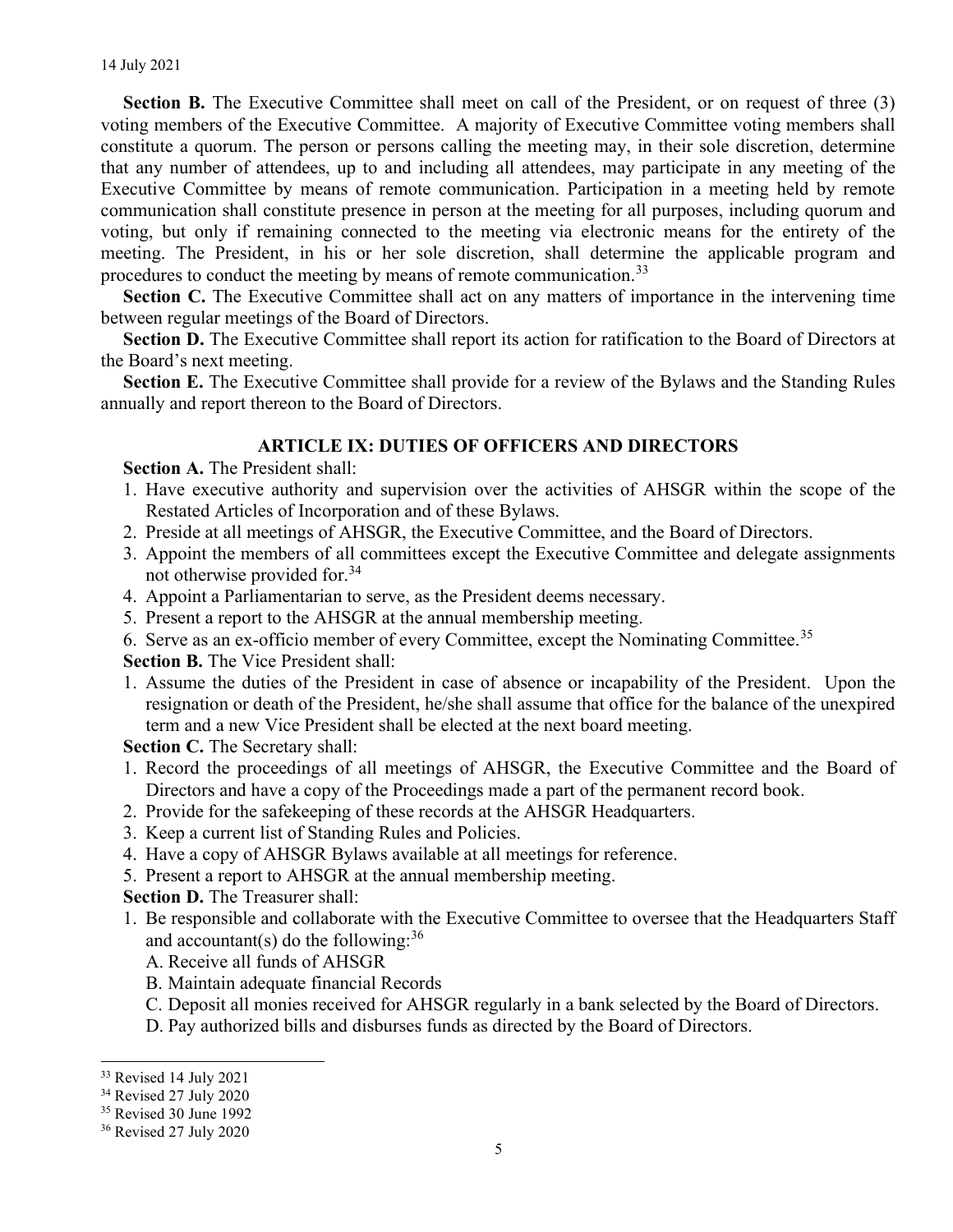- 2. Make a Financial report at all meetings of the Board of Directors and at the annual membership meeting.
- 3. Make financial records available to the finance committee for audit annually.

Section E. The Board of Directors shall:

- 1. Have the power to conduct affairs of AHSGR.
- 2. Decide questions of policy not acted upon at an annual membership meeting of AHSGR.
- 3. Perform such other functions provided for in these Bylaws and the Articles of Incorporation.
- 4. Assume their duties at the close of the annual membership meeting.
- 5. Deliver materials pertaining to their office to their respective successors within thirty (30) days after their retirement.
- 6. Provide that the Treasurer shall be bonded in an amount determined by the Board of Directors.

## ARTICLE X: EXECUTIVE DIRECTOR<sup>37</sup>

Section A. There shall be an Executive Director appointed by the Board of Directors. The Board of Directors shall set the salary of the Executive Director. The Executive Director may not be an elected member of the Board of Directors.

Section B. The Executive Director shall be responsible to the Board of Directors and shall manage the offices, employees, and daily operations of AHSGR.<sup>38</sup>

Section C. The Executive Director shall serve as an ex-officio, non-voting member of the Board of Directors and Executive Committee and shall report on Headquarters activities at each meeting of the Board of Directors and Executive Committee. If he/she cannot be present at such a meeting, the report shall be submitted in writing.<sup>39</sup>

Section D. The Executive Director shall have the responsibility to recruit and hire (subject to approval) new employees. The Executive Director shall indoctrinate, train, supervise, and motivate Society staff employees in accordance with the AHSGR Human Resources Policies and Procedures Manual. He/She shall recommend promotions and terminations (subject to approval), prepare and maintain job descriptions at Headquarters for all staff, and shall recommend salary levels to the Finance and Personnel Committee.

Section E. The Executive Director shall work with the Convention Management Committee and the local Convention Chairman and host committee on the managerial, business and financial aspects of the convention.<sup>40</sup>

Section F. The Board of Directors shall review the job description and salary of the Executive Director annually.

# ARTICLE XI: STANDING COMMITTEES

The President shall establish Standing Committees as deemed necessary. The duties and responsibilities of the Standing Committees are outlined in the AHSGR STANDING RULE NUMBER  $TWO<sup>41</sup>$ 

#### ARTICLE XII: ELECTIONS

Section A. Nominating Committee shall:

1. Consist of at least five (5) members appointed by the President within sixty (60) days after adjournment of the annual membership meeting.<sup>42</sup>

<sup>&</sup>lt;sup>37</sup> Revised 09 July 2014

<sup>38</sup> Revised 20 June 1998

<sup>39</sup> Revised 30 June 1992

<sup>40</sup> Revised 27 July 2020

<sup>41</sup> Revised 25 June 1994

<sup>42</sup> Revised 27 July 2020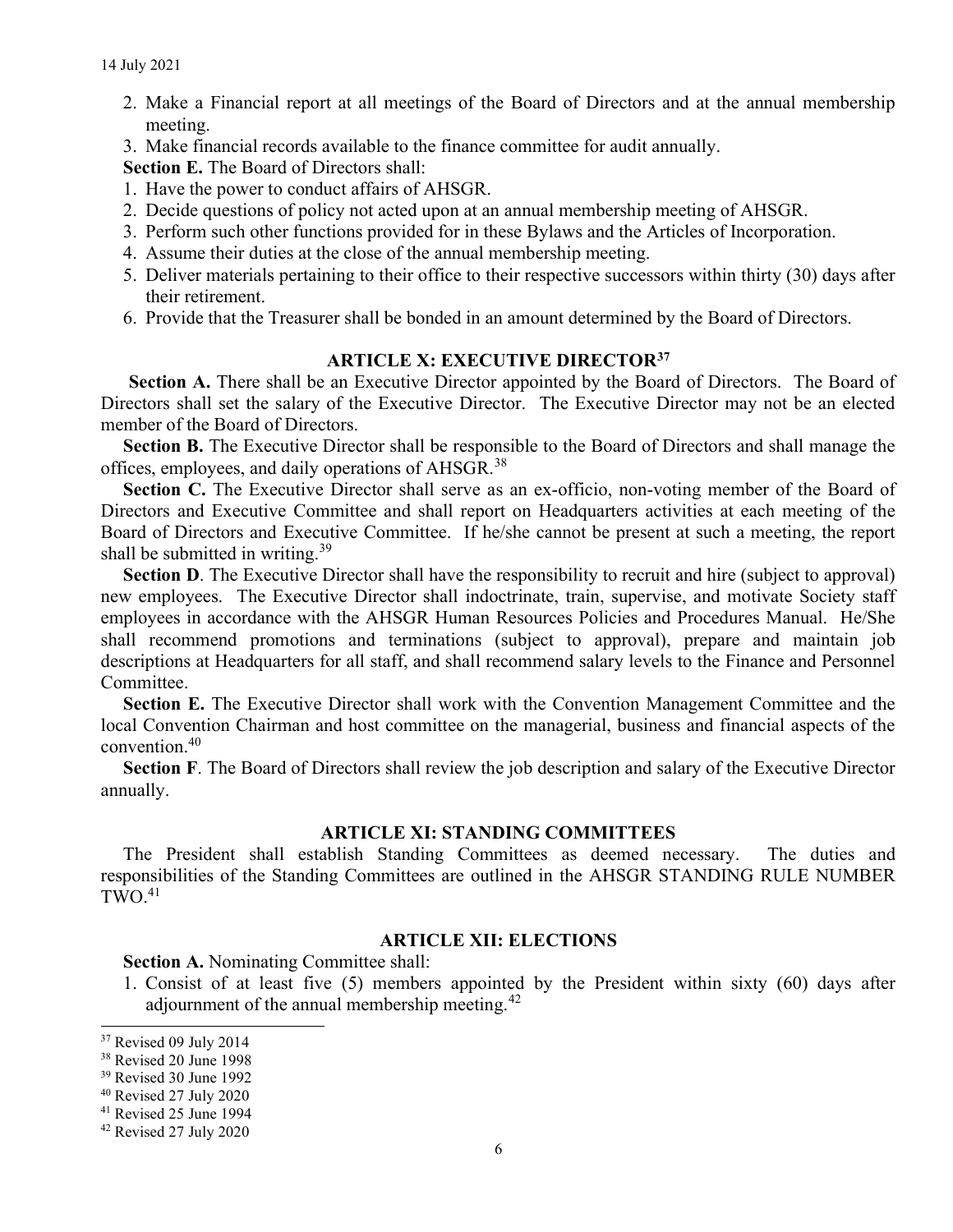- 2. Publish in the AHSGR Newsletter no later than 60 days prior to the annual meeting<sup>43</sup> each year a recommended list of members<sup>44,45</sup> to serve on the Board of Directors for three (3) year terms, plus one (1) additional member for each unexpired term to be filled. The nominees shall be distributed pursuant to the apportionment provisions of Article VI and shall be distributed among the states and chapters in each Representation District<sup>46</sup>.
- 3. Obtain the written consent of the nominees to serve prior to nomination<sup>47</sup>.
- 4. Know that serving on the Nominating Committee does not disqualify a member from a nomination on the slate.
- 5. Prepare a slate of nominees for President, Vice President, Secretary, and Treasurer to submit to the newly elected Board of Directors at their first meeting. Consent of the nominees to serve shall have been obtained prior to the meeting.

Section B<sup>48</sup>. Petition Nominations

1. Nominations may be made by the membership of any Representation District by submission of a petition to the election committee no later than 1 March<sup>49</sup> of any year containing the signatures of at least ten (10) members in good standing from that District. Any person so nominated must sign a written consent to serve, if elected, by the same date. All petition nominations shall be consistent with the apportionment provision of Article VI. All names received by petition on or before 1 March<sup>50</sup> will be published in the Newsletter and placed on the ballot.

Section C<sup>51</sup>. Election Committee and Voting.

- 1. Consist of five (5) members appointed by the President within sixty (60) days after the adjournment of the annual membership meeting. Not more than two (2) members shall be from any one Representation District and three (3) shall be non-board members.
- 2. Prepare ballots bearing the names of all nominees with provision for an equal number of write-in candidates.
- 3. Plurality<sup>52</sup> vote elects. Voting will be by mail or electronic means.<sup>53</sup> No ballot shall be required when there is no contest for the position, and the sole nominee shall be deemed elected<sup>54</sup>.
- 4. Send<sup>55</sup> one ballot, if required, to each membership no later than thirty (30) days prior to the annual membership meeting and require that the election committee receive marked ballots no later than the date marked on the ballot to be valid.
- 5. Personnel under the direction of the Executive Director will verify all ballots received in accordance with paragraph 3 above, as to membership status. The Executive Director or designee shall deliver the ballots, unopened, to the Election Committee no later than seventy-two (72) hours prior to the annual membership meeting. The Election Committee shall open and count the ballots, report the results to the President and arrange to publish the results in the next AHSGR publication.
- 6. Conduct such other mail balloting as may arise.
- 7. No person serving on the Election Committee may be a nominee for the Board of Directors.

Section D<sup>56</sup>. Nominations from the Floor.

- <sup>49</sup> Revised 16 June 2000
- <sup>50</sup> Revised 16 June 2000
- <sup>51</sup> Revised 25 June 1994
- <sup>52</sup> Revised 28 July 1995
- <sup>53</sup> Revised 27 July 2020

<sup>43</sup> Revised 04 August 2011

<sup>44</sup> Revised 26 June 1993

<sup>45</sup> Revised 27 July 2020

<sup>46</sup> Revised 30 June 1992

<sup>47</sup> Revised 30 June 1992

<sup>48</sup> Revised 25 June 1994

<sup>54</sup> Revised 10 July 1999

<sup>55</sup> Revised 27 July 2020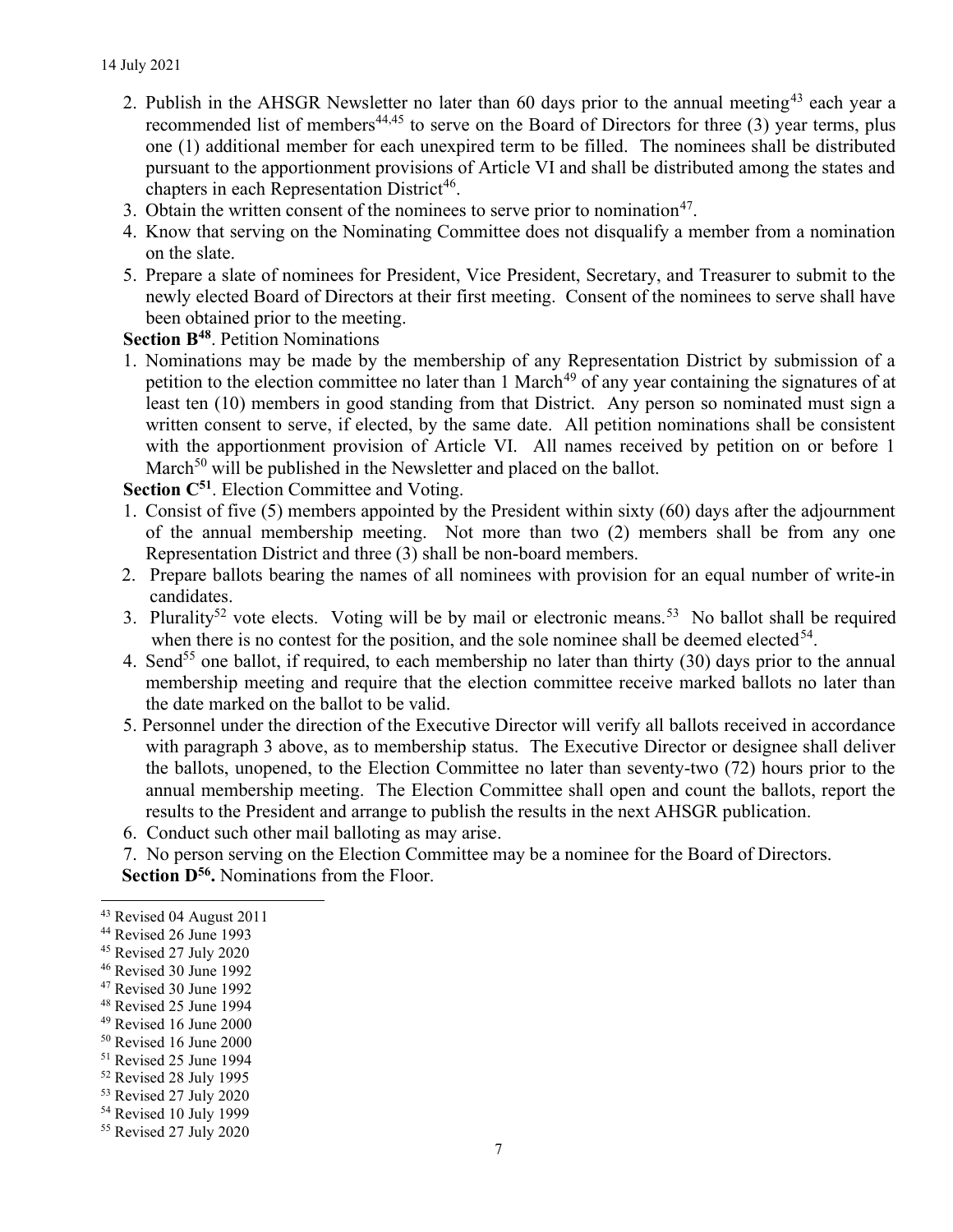- 1. Nominations from the floor shall not be in order unless:
	- A. sufficient nominations have not been made by the Nominating Committee.
	- B. the petition process has not received sufficient nominations.
	- C. circumstances prevent the candidacy of the one nominee for that position to be filled.
- 2. Only those positions without a nominee shall be subject to nominations from the floor.

## ARTICLE XIII: POLLING OF THE DIRECTORS

Upon a vote of a majority of directors attending any regular or special meeting, or upon the written request of the President or any six (6) members of the Board of Directors, any policy matter or proposed action of the Board of Directors shall be submitted by written ballot to all members of the Board of Directors. Said ballots shall be prepared by the Secretary and mailed to each of the members of the Board of Directors and returned to the Secretary. The Board of Directors shall tally these ballots at their next meeting. The vote of the majority of ballots returned, in writing, to the Secretary prior to the meeting shall prevail.

#### ARTICLE XIV: AMENDMENTS<sup>57</sup>

- 1. The Bylaws of AHSGR may be amended by a two thirds (2/3) vote of the AHSGR membership voting, upon sixty (60) days written notice of the proposed bylaw amendments.
- 2. Amendments to these bylaws are permissible by mail ballot or at any special membership meeting called for this purpose.

## ARTICLE XV: PARLIAMENTARY AUTHORITY<sup>58</sup>

The rules contained in the current edition of Robert's Rules of Order Newly Revised shall govern the proceedings of AHSGR in all cases not provided for in which they are applicable and in which they are not inconsistent with these Bylaws or in the Standing Rules of Order.

### ARTICLE XVI: CHAPTERS<sup>59</sup>

There exists within the Society local collections of members organized as chapters. Ten or more members of AHSGR may form a local chapter upon application and submission of bylaws subject to approval of the AHSGR Board of Directors.

### ARTICLE XVII: BOARD ACTIONS & RESOLUTIONS<sup>60</sup>

Section A. Any action or resolution adopted by the Board of Directors, Executive Committee, and/or Annual Membership Meeting shall include an implementation and/or effective date and the committee responsible for implementation oversight.

Section B. Whenever an action or resolution adopted by the Board of Directors, Executive Committee and/or Annual Membership Meeting fails to specify an implementation date, the action or resolution shall be referred to the appropriate standing committee to assign such date.

Section C. The Executive Director shall keep a record of all actions or resolutions adopted by the Board of Directors, Executive Committee and/or Annual Membership Meeting that remain outstanding and shall report the status of each as described in Article X. Section C.

<sup>56</sup> Revised 25 June 1994

<sup>57</sup> Revised 25 June 1994

<sup>58</sup> Revised 25 June 1994

<sup>59</sup> Revised 20 June 1998

<sup>60</sup> Revised 20 June 1998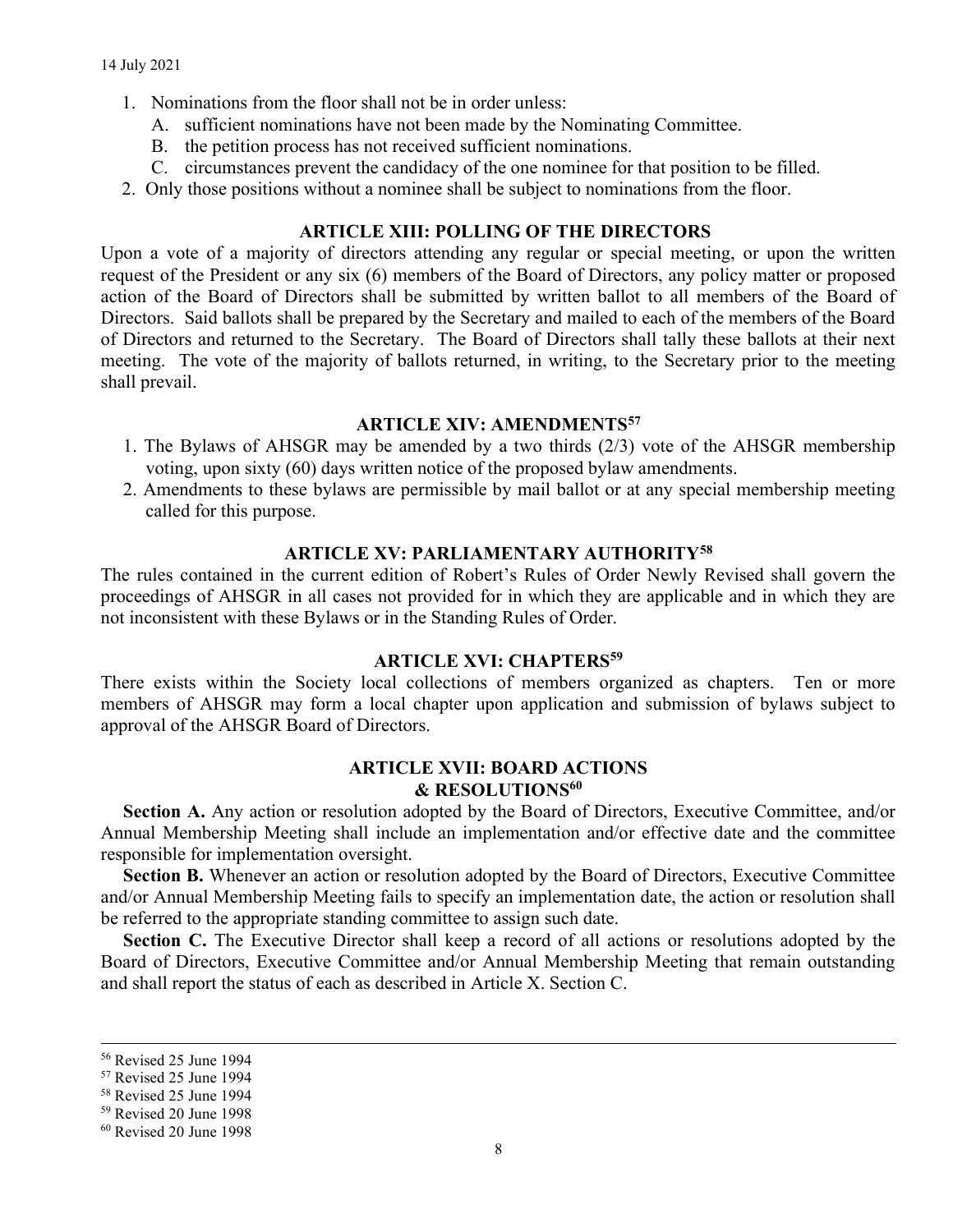# **ARTICLE XVIII: VILLAGE COORDINATORS<sup>61</sup>**

Section A. A Village Coordinator is a member of AHSGR engaged in the collection of historical, genealogical, cultural, geographical, pictorial, and/or other attributes of villages in Russia or under Russian hegemony.

Section B. A Village Coordinator shall exchange information and genealogy with AHSGR. A Village Coordinator and the Society are expected to share subscribers/members names for a particular village or group of villages and to further their mutual interest. Village Coordinators may collect a fee for their services to recover their cost. Village Coordinators and the Society shall document their relationship in memoranda of understanding, said memoranda approved by the Board of Directors and uniformly applied.

## ARTICLE XIX: ELECTRONIC MEETINGS<sup>62</sup>

Any AHSGR meeting, including any meeting of the Members, the Board of Directors, the Executive Committee, or any other committee, may be held by remote communication as provided herein and shall be subject to the following provisions:

- a. The technology used for the electronic meeting shall allow attendees full access to and full participation in all meeting transactions, either continuously or intermittently, throughout the specified time of the meeting.
- b. AHSGR shall implement reasonable measures to authenticate the attendance and vote of each attendee.
- c. Participation in a remote meeting shall constitute presence for all purposes, including quorum and voting.
- d. Any action that could be taken at an in-person meeting may also be taken at a remote meeting held pursuant to this provision.
- e. Procedural rules related to the conduct of electronic meetings shall be established and promulgated by the Executive Committee.

It shall be the responsibility of the members to possess hardware and software that will allow them to participate in electronic meetings through technology generally available to the public and reasonably selected by the Executive Committee for use by AHSGR or the conduct of its electronic meetings.

<sup>61</sup> Revised 10 July 1999

<sup>62</sup> 14 July 2021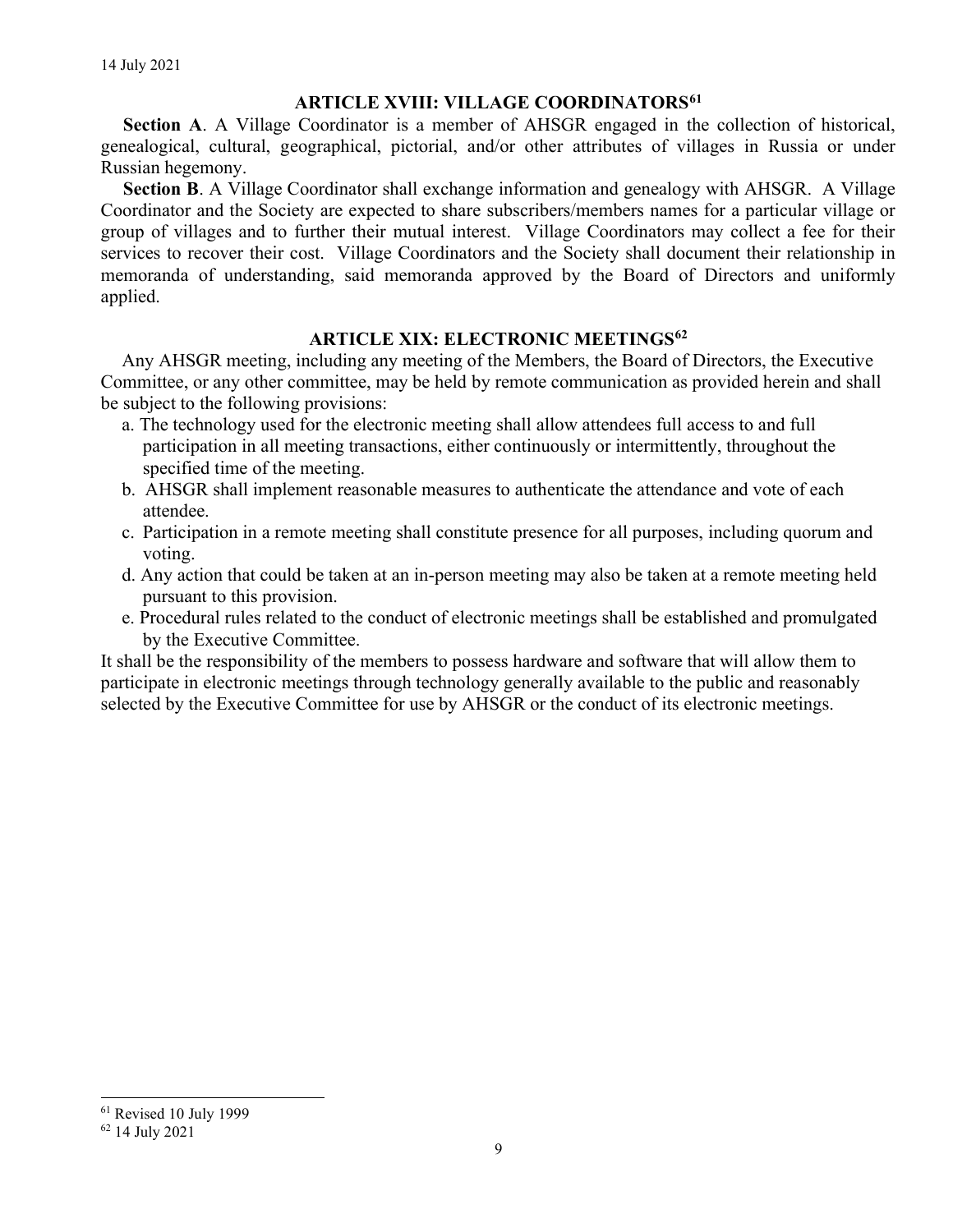# AMERICAN HISTORICAL SOCIETY OF GERMANS FROM RUSSIA STANDING RULES

## STANDING RULE I<sup>63</sup>

## DISTRICT REPRESENTATION

The number of Directors assigned to each Representative District one (1) through thirteen (13) in accordance with Article VI; Section C, of the Restated Bylaws is as follows and will remain in effect until the next apportionment period:

| District 1  | California and Hawaii                        |   |
|-------------|----------------------------------------------|---|
| District 2  | Washington and Alaska                        |   |
| District 3  | Nebraska                                     |   |
| District 4  | Colorado                                     |   |
| District 5  | Oregon                                       |   |
| District 6  | Kansas                                       |   |
| District 7  | South and West (AZ, NM, NV, OK, TX, and UT)  | 3 |
| District 8  | Wisconsin and Illinois                       |   |
| District 9  | North and West (ID, MT, ND, SD and WY)       |   |
| District 10 | Indiana, Michigan and Ohio                   |   |
| District 11 | Iowa, Minnesota, and Missouri                |   |
| District 12 | All States (East and south) not listed above |   |
| District 13 | Canada and other Countries                   |   |
| District 14 | At Large                                     | 3 |
|             |                                              |   |

<sup>&</sup>lt;sup>63</sup> Directors reapportioned April 2018 in accordance with Section E, Article VI; AHSGR Revised Bylaws dated 16 July 2015.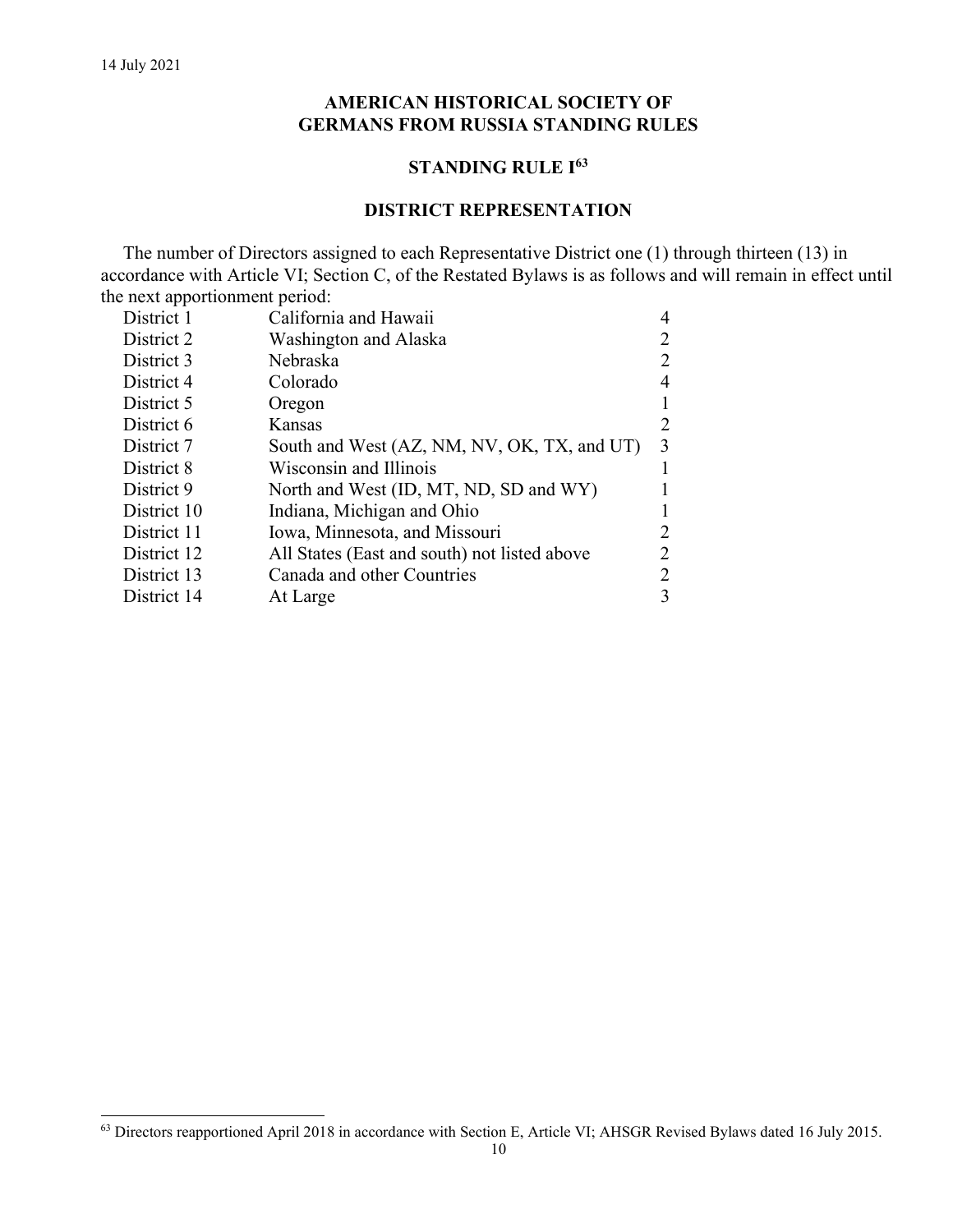# AHSGR STANDING RULE II<sup>64</sup>: STANDING COMMITTEES

# Section A. FINANCE AND PERSONNEL COMMITTEE<sup>65</sup> shall:

- 1. Prepare an annual budget and submit it to the Board of Directors for approval.
- 2. Make or arrange to have made an annual audit of all financial records and report the results of the audit to the Board of Directors.
- 3. Prepare or have prepared a monthly and/or quarterly financial report for the Board of Directors.
- 4. Review the investment portfolio of the Society and make modifications as may be required. Report all investments and modifications to the Board of Directors.
- 5. Review annually the dues schedule and submit recommendations to the Board of Directors for approval.
- 6. Review, as necessary, the terms and conditions of any lease(s) into which the Society may enter. Make recommendations to the Board of Directors regarding any lease(s)
- 7. Review, and provide for the enforcement of all personnel policies including compensation and benefit plans. Recommend to the Board of Directors any modifications.
- 8. Present a report of the Committee's activities to the membership at the annual membership meeting.

# Section B. EDITORIAL AND PUBLICATIONS COMMITTEE shall:

- 1. Develop policies and procedures to encourage contributions of materials for publication.
- 2. Review monograph material submitted to the Society and make recommendations to the Board of Directors concerning publication.
- 3. Recommend to the Board of Directors, publication standards and/or format modifications of all Society publications.
- 4. Review the responsibilities of the AHSGR Editor and make recommendations to the Board of Directors concerning this position.
- 5. Coordinate and mediate all publication contractual matters. Report such activities to the Board of Directors for final approval.
- 6. Provide the oversight of the Publication Fund and make recommendation for expenditures to the Board of Directors.
- 7. Recommend to the Board of Directors the retail price of all publications.
- 8. Present a report of the Committee's activities to the membership at the annual membership meeting.

# Section C. <sup>66</sup> ANCESTRAL/GENEALOGICAL RECORDS, RESEARCH, & RESOURCES COMMITTEE<sup>67</sup> shall:

- 1. Collect, Preserve, and disseminate documents, records, materials and resources of our German from Russia Ancestral Heritage.
- 2. Develop and encourage the cooperation of national and international archives, academic and governmental institutions to preserve, research and make available to AHSGR documents and other materials relating to Germans from Russia
- 3. Negotiate with various organizations and governments to purchase records, copies of records, historic materials, or artifacts, identified as high priority, from Russia and former Soviet Union countries.

<sup>64</sup> Revised 10 July 1999

<sup>65</sup> Revised 10 July 1999

<sup>66</sup> Revised 15 February 2021

<sup>67</sup> Revised 6 July 2002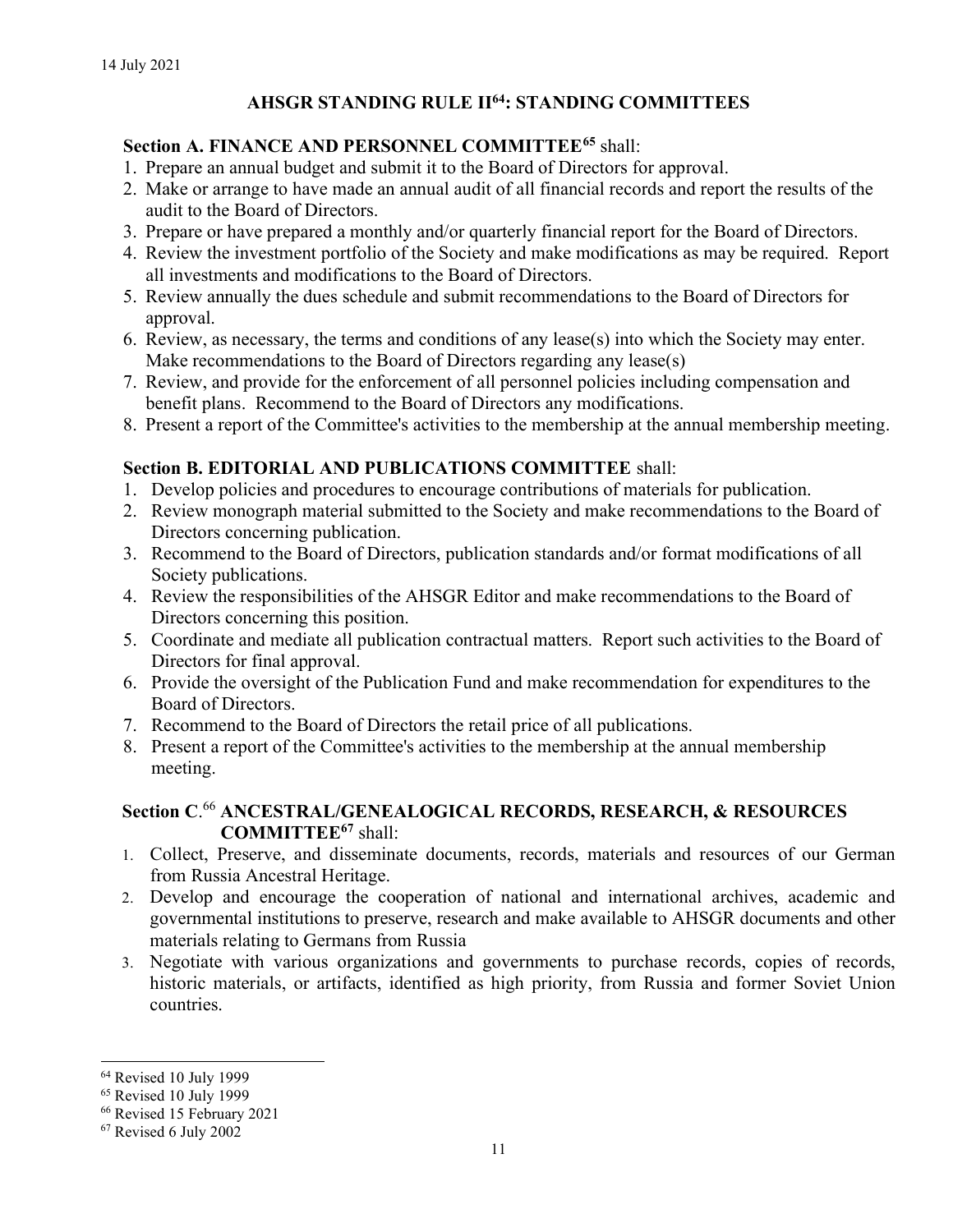- 4. Develop and maintain an inventory, where possible, listing all Germans from Russia materials and resources and the current location of materials
- 5. Identify, recruit, train and maintain a cadre of translators to assist staff and volunteers with the translation of available records and resources into English.
- 6. Develop policies and procedures for translators and for all record publications.
- 7. Develop and institute a fee structure for translators and for records made available to members and the public as well as a fee schedule for information and genealogical searches conducted by AHSGR staff and/or volunteers
- 8. Establish priorities for project translation and evaluate the expense to income value for AHSGR
- 9. Develop policies and procedures for the use, display and preservation of archival and historical artifacts of the museum collection owned or on loan to AHSGR
- 10. Survey chapters, annually, to determine items of historical importance and the placement of items for future use.
- 11. Oversee and make recommendations for the operation and care of the AHSGR library collections including the recommendations of new materials, deletions and audio-visual collections. With librarian, develop AHSGR library policies and procedures for recommendation to the board of directors.
- 12. Recommend and assist the convention chair in identifying a Ancestorial and Genealogical program for presentation at the annual/conference meeting.
- 13. Oversee and coordinate the activities of the Village Coordinators to maintain a communications link that facilitates the collection and dissemination of genealogical, village and family history information.
- 14. Present a report of the Committee's activities to the membership at the annual membership meeting.
- 15. Collect and post annual village reports from Village Coordinators each year.

# Section D. FOLKLORE/LINGUISTICS COMMITTEE shall:

- 1. Study, collect, record and effectively preserve traditional customs, beliefs, tales, expressions, and teachings of Germans from Russia.
- 2. Prepare folklore and related materials for publication in the appropriate AHSGR publications.
- 3. Research, identify and record the German dialects among Germans from Russia.
- 4. Work in cooperation with other organizations, individuals, and AHSGR committees that may become aware of folklore or linguistic resources and materials.
- 5. Prepare and present a program related to folklore and linguistics at the annual membership meeting.
- 6. Present a report of the Committee's activities to the membership at the annual membership meeting.

# Section E<sup>68</sup>. MEMBERSHIP COMMITTEE shall:

- 1. Develop policies and programs to increase membership in AHSGR through new memberships and membership renewals.
- 2. Develop and maintain a Chapter operations and procedures manual with suggested programs and activities.
- 3. Promote and assist in the development of new Chapters. Submit charters of prospective chapters to the Board of Directors for approval.
- 4. Promote and assist in the development of regional Chapter organizations as is appropriate.
- 5. Seek out Chapter input for organizational changes and improvements.
- 6. Present a report of the Committee's activities to the membership at the annual membership meeting.

<sup>68</sup> Revised 15 February 2021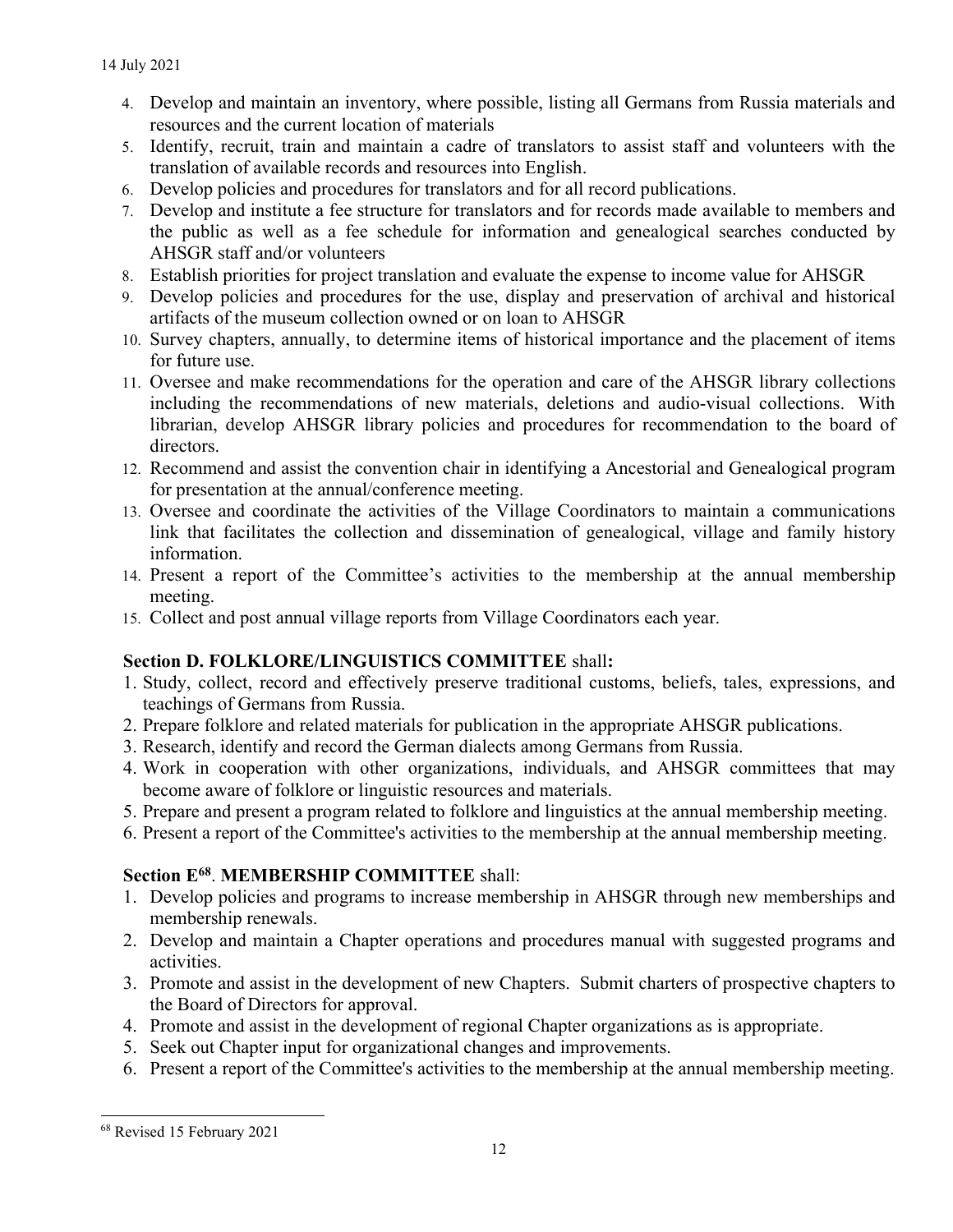# Section F<sup>69</sup>. TECHNOLOGY REVIEW COMMITTEE shall:

- 1. Regularly review the society's operations with the objective of effectively and efficiently employing technology to achieve the society's goals and mission.
- 2. Periodically review (technological) holdings of the society to ensure an orderly migration to current and emerging hardware and software available.
- 3. Ensure that holdings of the society are retained in easily transported formats and that the useful period of the format is not exceeded.
- 4. Develop policies and exercise oversight to ensure the security, integrity, and retention of the society's data, software, and hardware.
- 5. Serve as a resource for the Officers, Directors, and Staff of the society in questions relating to technology.

# Section G<sup>70</sup>. FACILITIES COMMITTEE shall:

- 1. Review on an annual basis, the physical condition of all AHSGR owned and/or occupied buildings and grounds.
- 2. Make modifications and/or improvement recommendations to the Board of Directors.

# Section H.<sup>71</sup> MARKETING/PUBLIC AFFAIRS COMMITTEE shall:

- 1. Develop methods to make known to the public the purpose, activities, and resources of AHSGR.
- 2. Present a report of the Committee's activities to the membership at the annual membership meeting.

# Section I<sup>72</sup>. CONVENTION MANAGEMENT COMMITTEE shall:

- 1. Develop a strategic plan for the development of AHSGR conventions.
- 2. Identify potential sites for future conventions and chapters or groups interested in hosting the convention.
- 3. Evaluate proposals for conventions and possible locations (city, host hotel or center) for the convention that will serve the needs of the Society.
- 4. Work with the AHSGR Board of Directors and host chapters or groups to determine dates for the convention.
- 5. Develop a general budget guideline for conventions and work with host committees' to develop a budget specifically for their conventions.
- 6. Serve as a liaison between the local organizing committee and AHSG.
- 7. Develop policies, guidelines and procedures for conventions.
- 8. Serve as a resource for convention planning.
- 9. Evaluate post convention surveys.
- 10. Serve as a bridge between annual conventions in providing continuity and standardization.

<sup>69</sup> Revised 10 July 1999

<sup>70</sup> Revised 10 July 1999

<sup>71</sup> Revised 15 February 2021

<sup>72</sup> Revised 18 August 2005